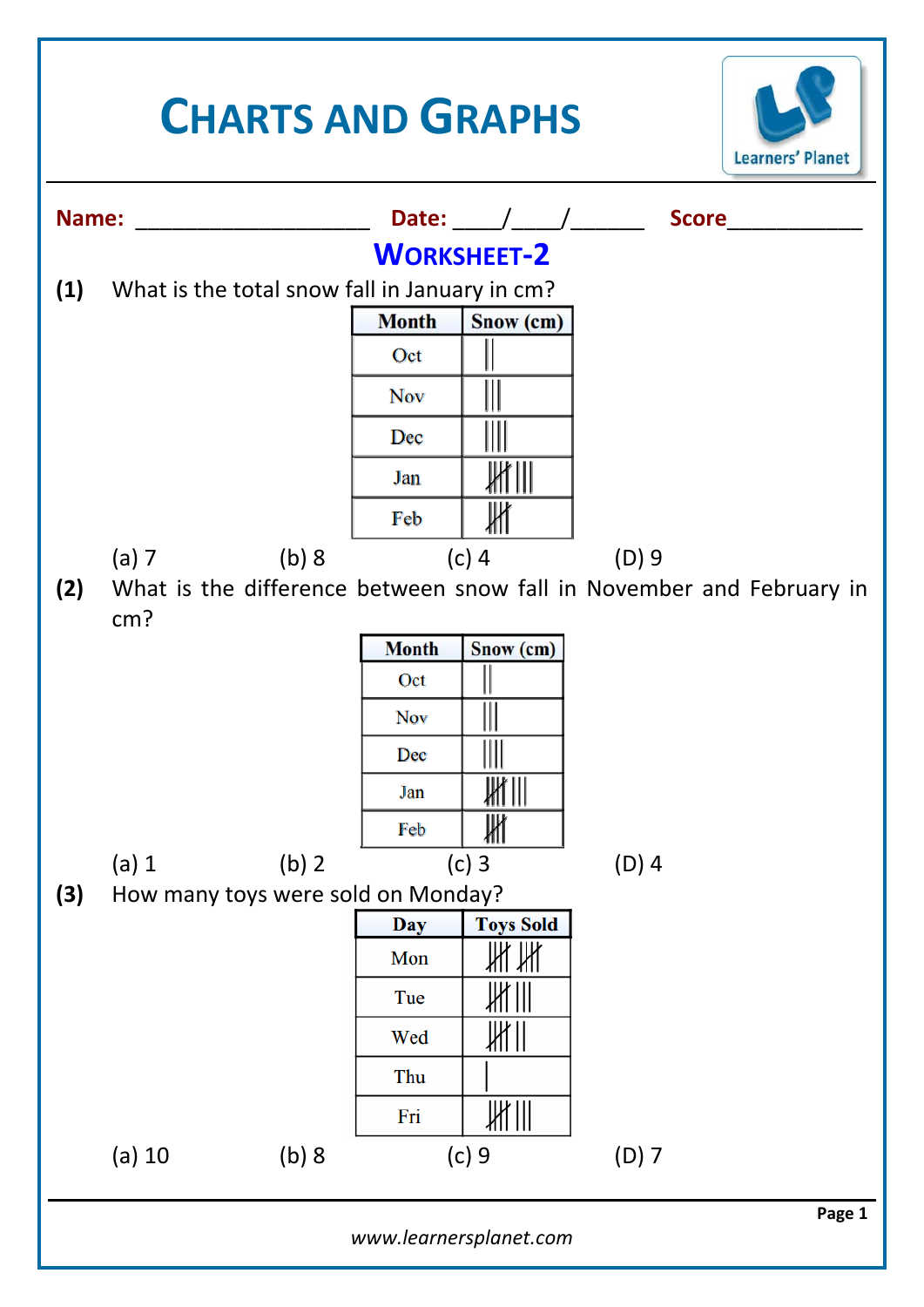

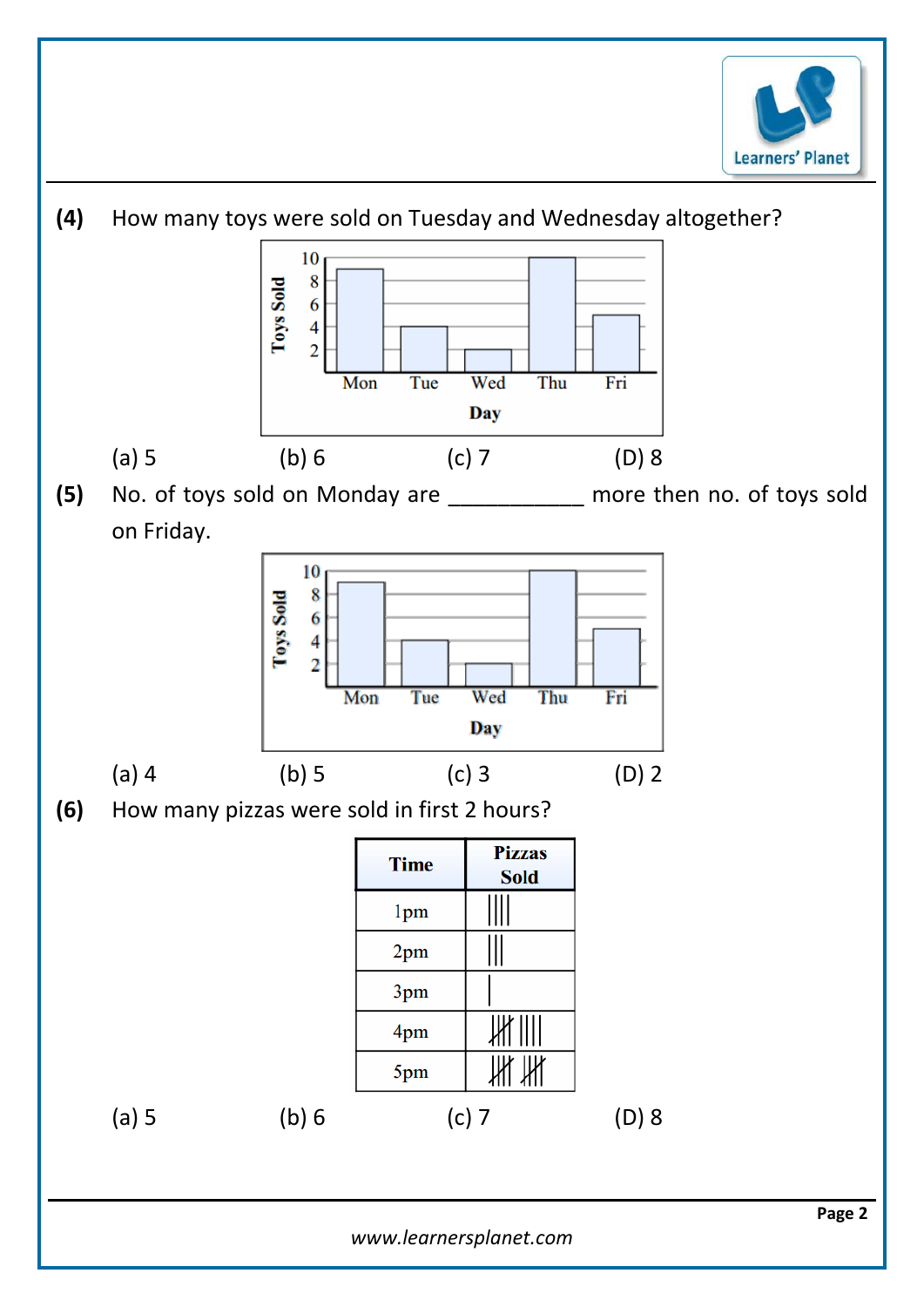

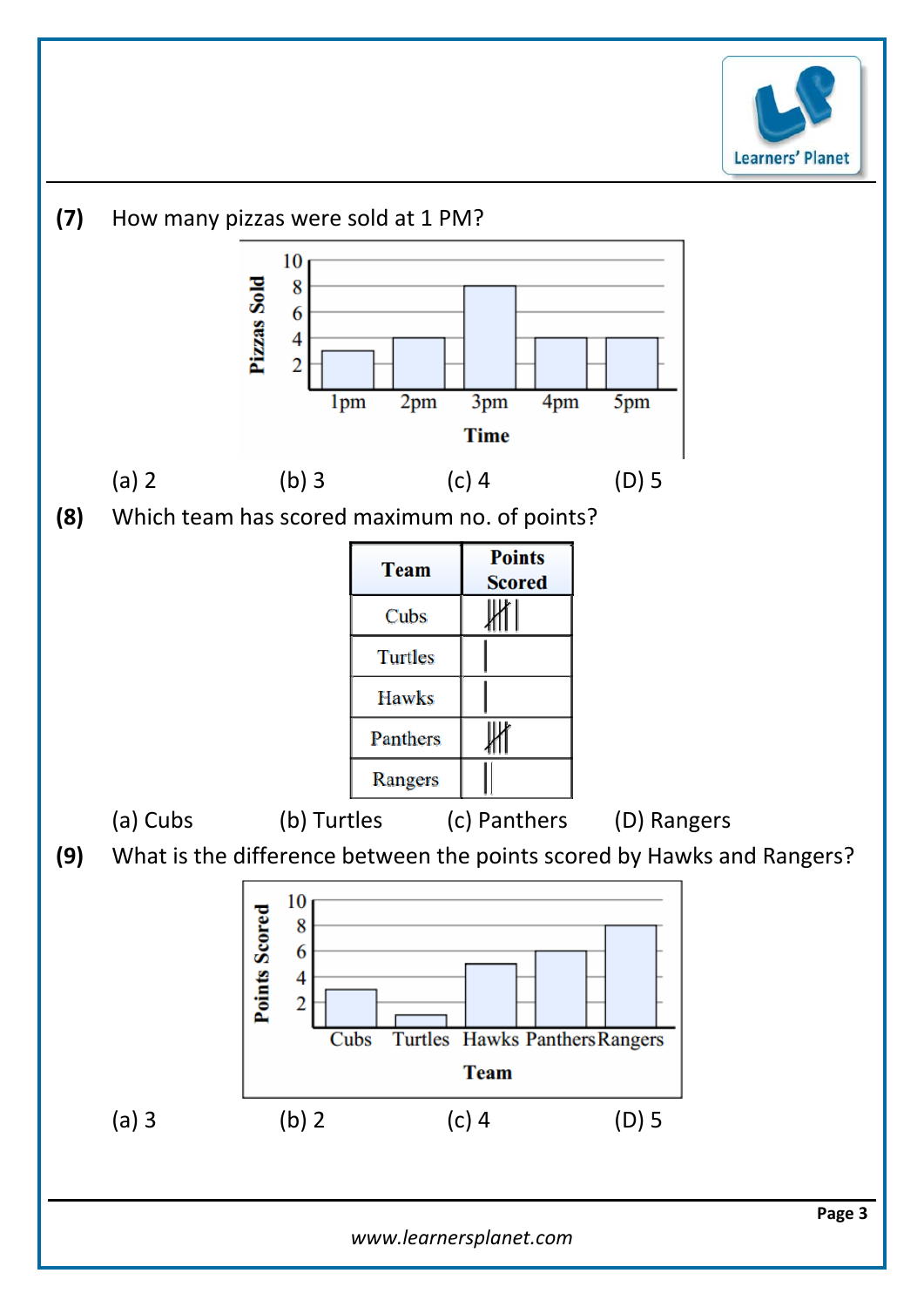

 $(D) 10$ 

**(10)** Ramya worked for following no. of hours in a week. Total how many hours did she work on first 3 days of the week?

|       |       | Day | <b>Hours</b><br><b>Worked</b> |  |
|-------|-------|-----|-------------------------------|--|
|       |       | Mon |                               |  |
|       |       | Tue |                               |  |
|       |       | Wed |                               |  |
|       |       | Thu |                               |  |
|       |       | Fri |                               |  |
| (a) 7 | (b) 8 |     | (c)9                          |  |